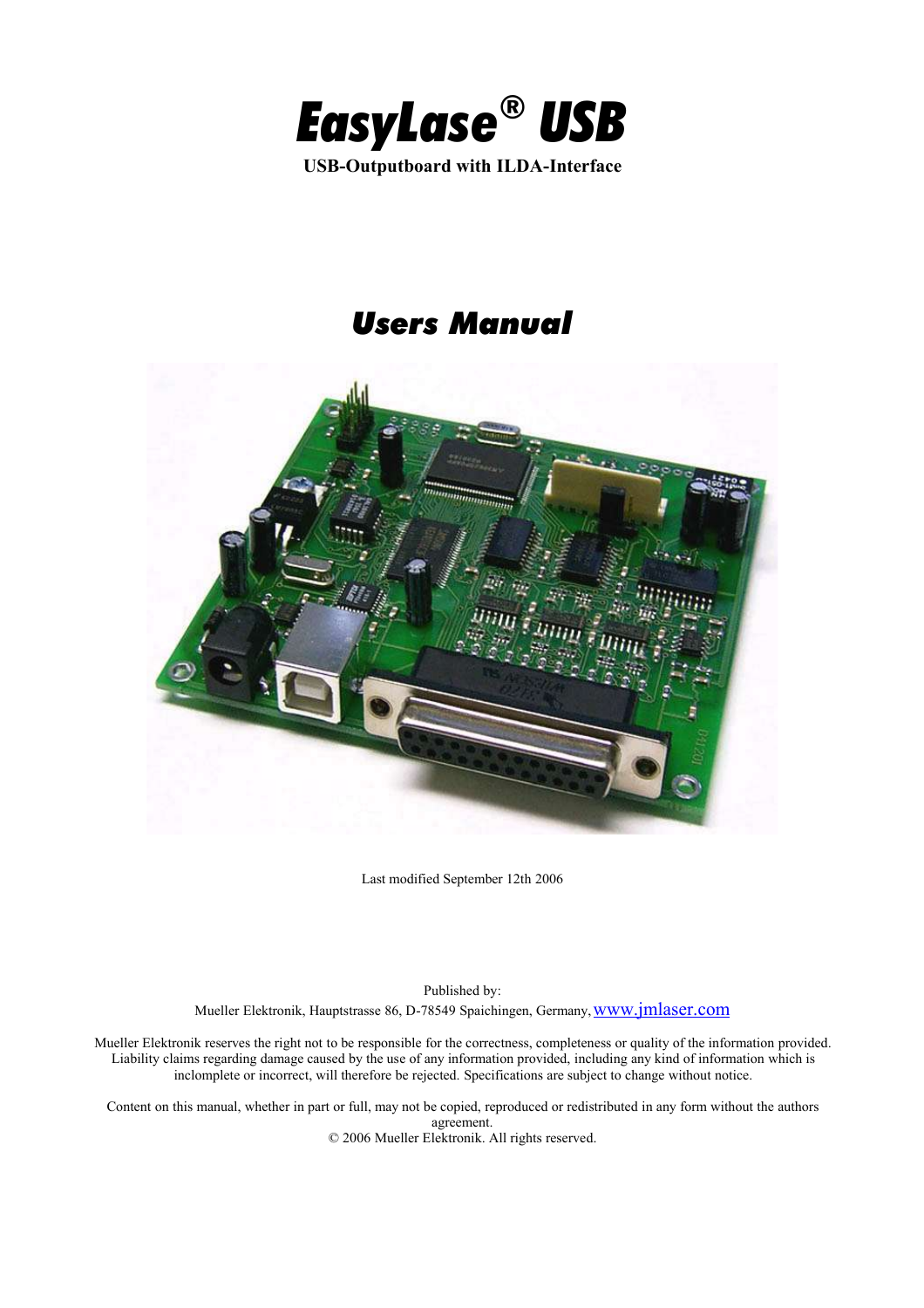# **Contents**

| $\mathbf{1}$<br>1.1                          | <b>Description</b><br>Features                                                                     | Page 3                 |
|----------------------------------------------|----------------------------------------------------------------------------------------------------|------------------------|
| $\boldsymbol{2}$                             | <b>Starting up</b>                                                                                 | Page 4                 |
| 2.1<br>2.2                                   | Handling instructions boardversion<br>Step-by-step driver installation                             | Pages 5-7              |
| 3<br>3.1                                     | <b>Signal connectors</b>                                                                           | Page 8                 |
| 3.2<br>3.3                                   | Connecting Signal- and Colorsignals<br><b>TTL-Outputs</b><br>Status-LEDs                           | Page 9                 |
| 3.4<br>3.5                                   | Intensity-Jumper<br>Expansion connectors                                                           |                        |
| 3.6                                          | <b>Boardlayout and Dimensions</b>                                                                  | Page 10                |
| $\overline{\mathbf{4}}$<br>4.1<br>4.2<br>4.3 | <b>Showoutput via USB</b><br>Reload speed<br>Data jam<br>Use EasyLase USB with the<br>Showsoftware | Page 12<br>Page 13     |
| 5<br>5.1                                     | Firmwareupdate<br>Updatefiles                                                                      | Page 14                |
| 5.2<br>5.3                                   | Updateprocedure<br>Troubleshooting                                                                 | Pages 15-18<br>Page 19 |
| 6<br>6.1<br>6.2                              | <b>Problems</b><br>Driver malfunction<br>Laseroutput distorted or no colors/blanking               | Page 20                |

- 6.3 No function when running showsoftware
- 6.4 Software or hardware crashes during operation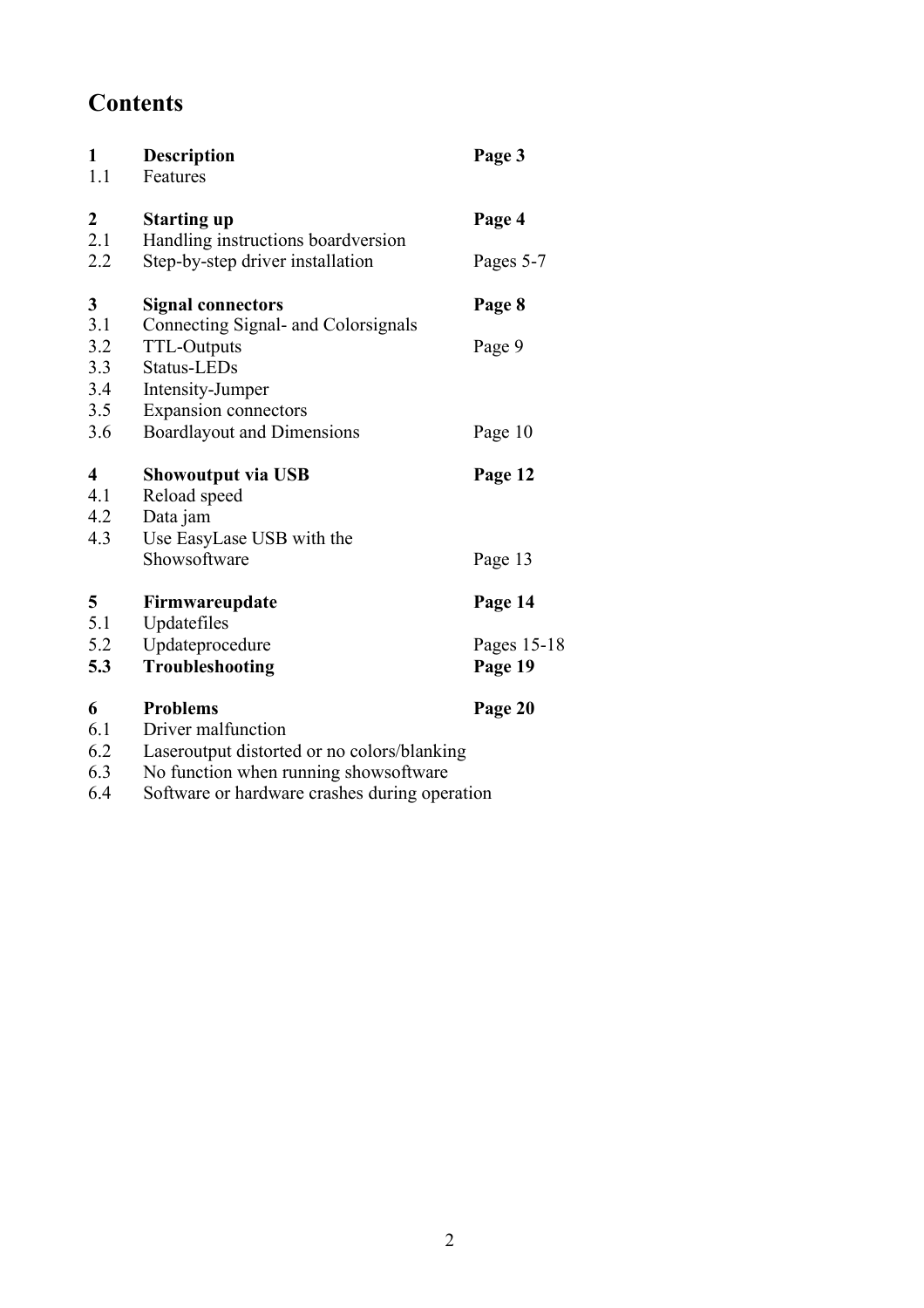# **1 Description**

The Lasershow-outputboard EasyLaseUSB allows the control of ILDA-compatible lasershowprojectors over USB by using different Showsoftware.

There is no need for installing cards into PC-slots and Notebooks can be used to playback lasershows.

A driver-DLL with open documented API allows to use the board with self-written showsoftware. All output signals for the laserprojector are symmetrical and are located at an ILDA-standard connector.

## **1.1 Features**

- USB full speed Interface (12MBits/Sec.)
- 1..5 Mbytes/Sec. maximum Datatransfer
- High Performance 16Bit-Microcontroller for fast dataprocessing
- 512 Kbytes RAM
- Maximum framesize 16.000 points
- Dual framebuffer for interruption-free showoutput
- X/Y-outputs 12 Bits resolution, 16 millions framecoordinates totally
- Coloroutputs RGB, Intensity, 8 Bits resolution each, 16 millions of colors
- Outputspeed up to 65000 points per second (pps)
- Additional 8 Bit TTL-compatible digital output
- Single 9V DC / 200mA powersupply
- ILDA-standard connector with symmetrical signal lines
- Error-tolerant dataprotocol
- 'Plug ´n play' driver for Windows98/ME/2000/XP included
- Open documented API for driver DLL
- Up to 16 EasyLase cards can be run simultaneous on one PC
- Supports 512 DMX-channels input and output
- Expansion connector for DMX-add-on
- Firmwareupdate over USB
- Support by Laser Design Studio, Phoenix and Mamba Software

## **Important:**

EasyLase USB supports **one outputchannel for one laserprojector.**

Multiple projectors can be connected parallel to the ILDA-connector and display the **same content** of the output (for example satellite projectors).

Should **different projectors display different contents** (channels) of a show, multiple EasyLase USB cards are necessary, one for each output channel of the software.

Also the software then must support multiple output devices (channels).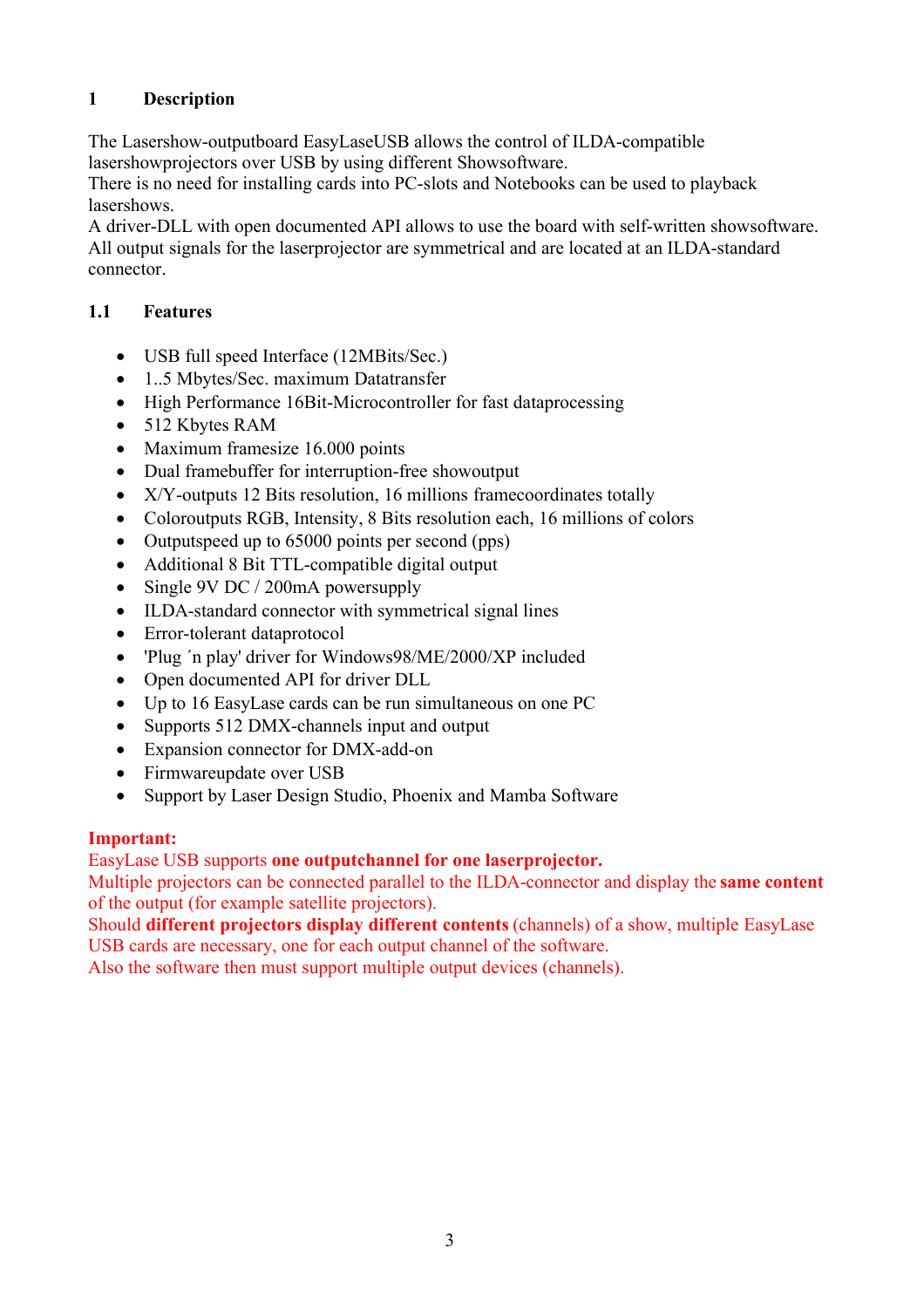# **2 Starting up**

Use regulated DC powersupply only. The device works with voltages from 8V to 24 V. It is recommended to use powersupplies which are well immunized against power line transients or to use power plugs with integrated EMI-filters.

For enhanced reliability during operation, the use of a high-quality USB2.0-cable (double shielded with integrated EMI-filters) is suggested

Lowquality-cables can cause malfunction of hardware and software.

Each device is shipped together with a CD-ROM, containing documentation and drivers.

## **2.2 Handling instructions boardversion (OEM-version)**

When the device is used as open board version (OEM), it should be taken into account, that the device is sensitive object. Static discharge and other external influence can damage electronic components on the board.

The device can also be damaged by applying external voltage to signal pins, by wrong connections and other kind of manipulation. Watch for correct connection of signals and careful handling.

The manufacturer excludes liability in case of damages as result of unproper handling, wrong signal connection and unspecified working conditions, unless it is verifiable that damage existed when the product left factory.

Also any liability claims regarding damage caused by the use of this product will be rejected.

## **2.2 Step-by-step driver installation for EasyLase USB**

#### **Important!**

Each device, which is connected to the USB-port of the PC for the first time, needs a driver installation. Also an installation will be necessary, when the USB-port for connecting the device will be changed (depends on operating system).

Using multiple devices, it is recommended to use the same port for the same device all times to avoid driver reload.

When installing the first device, it is necessary to locate the driver files on the data media (disk, CD-ROM). When installing additional devices, the option 'automatic installation' of the driver installation wizard can be selected.

The driver can be installed directly from CD, but it is suggested to locate the driver files in a directory of the harddisk.

Copy the file 'EasyLase.dll' into the directory, where the executable file of showsoftware is located. If you want to remove the device drivers, use the program

#### **'Ftd2xxun.exe'**

This program removes all installed device drivers and registry-entries only for EasyLase-devices.

Connect the device to the USB-port and plug in the powersupply.

The green LED 'Device Status' should be on. All other LEDs should be off.

Until the following message appears, it can take some seconds, depending on your system.

It is strongly recommended to wait until the following message appears.

Do not disconnect the device or click off any messages!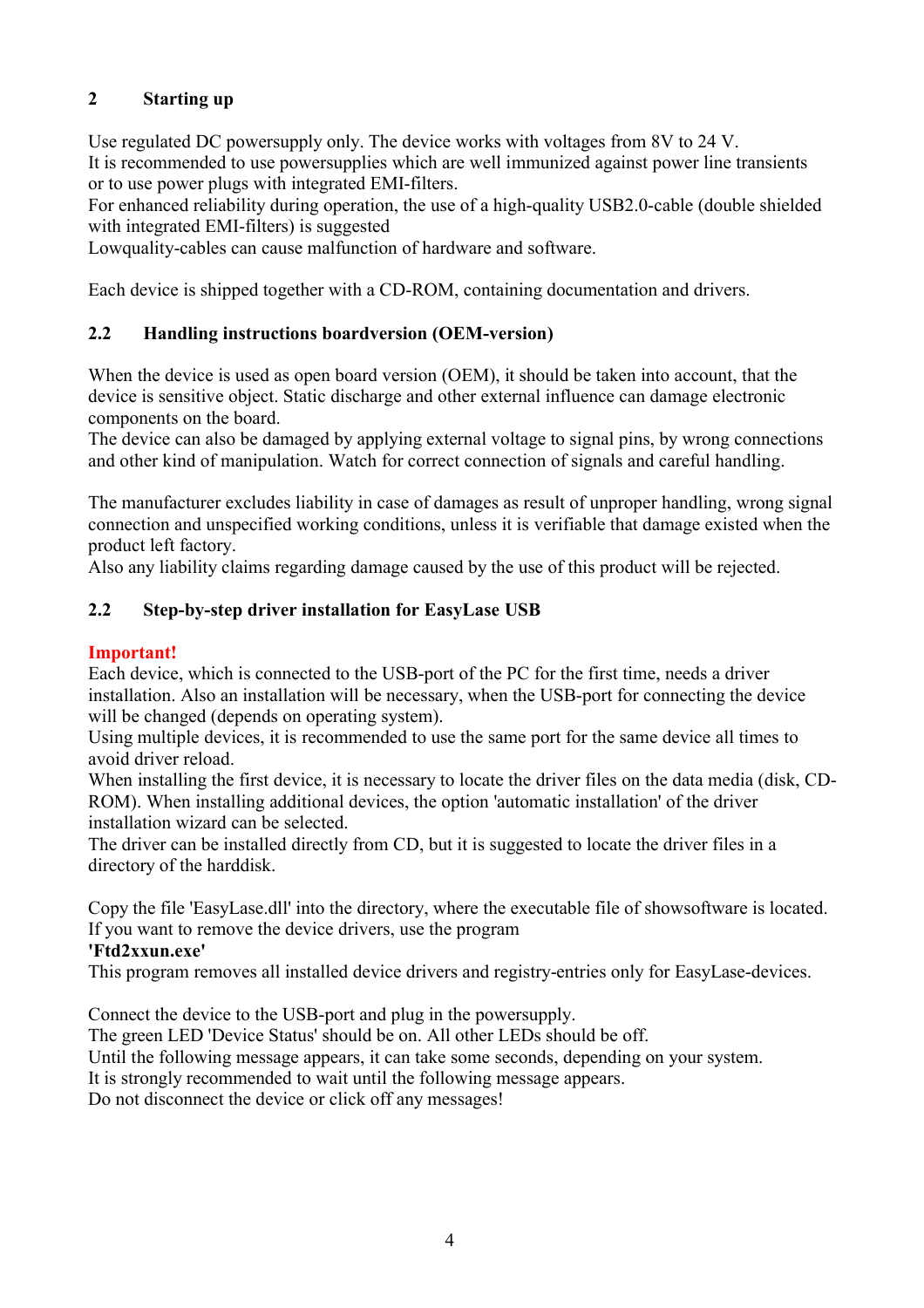Windows will recognize the device after a few seconds and will open the installation dialog:



Select

 $\bullet$  Software von einer Liste oder bestimmten Quelle

and then



Now choose the drive and directory, where the driver files are located

| Wählen Sie die Such- und Installationsoptionen.                                                        |                                                                                                                                                                                   |  |
|--------------------------------------------------------------------------------------------------------|-----------------------------------------------------------------------------------------------------------------------------------------------------------------------------------|--|
| G.<br>Diese Quellen nach dem zutreffendsten Treiber durchsuchen                                        |                                                                                                                                                                                   |  |
| einbegriffen. Der zutreffendste Treiber wird installiert.<br>Wechselmedien durchsuchen (Diskette, CD,) | Verwenden Sie die Kontrollkästchen, um die Standardsuche zu erweitern oder<br>einzuschränken. Lokale Pfade und Wechselmedien sind in der Standardsuche mit                        |  |
| $\triangleright$ Folgende Quelle ebenfalls durchsuchen:<br>K:\USBTest                                  | Durchsuchen                                                                                                                                                                       |  |
| C Nicht suchen, sondern den zu installierenden Treiber selbst wählen                                   | Verwenden Sie diese Option, um einen Gerätetreiber aus einer Liste zu wählen. Es wird<br>nicht garantiert, dass der von Ihnen gewählte Treiber der Hardware am besten entspricht. |  |
|                                                                                                        |                                                                                                                                                                                   |  |

When you want to install from the CD, choose

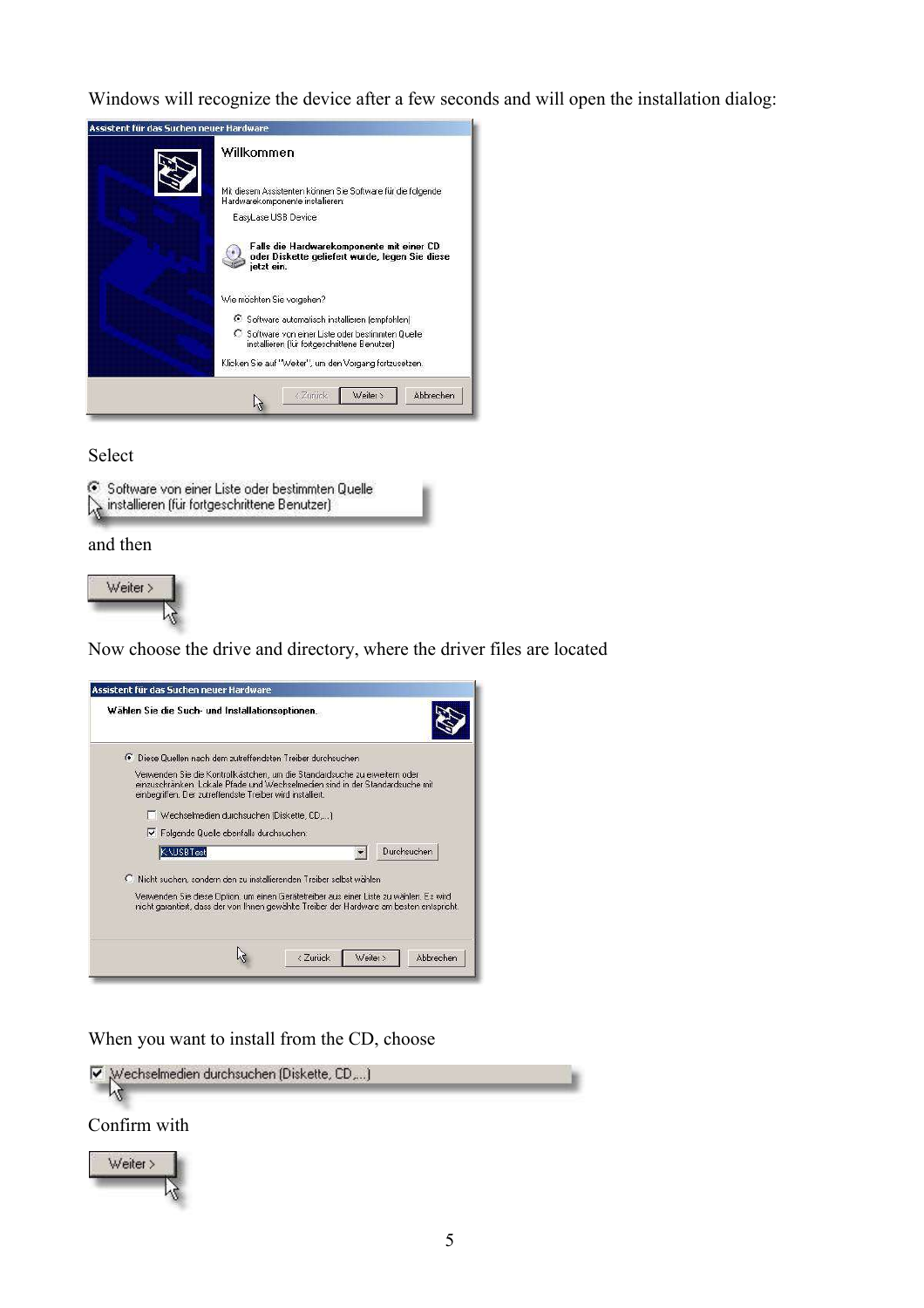Windows will search the driver now



#### and install it

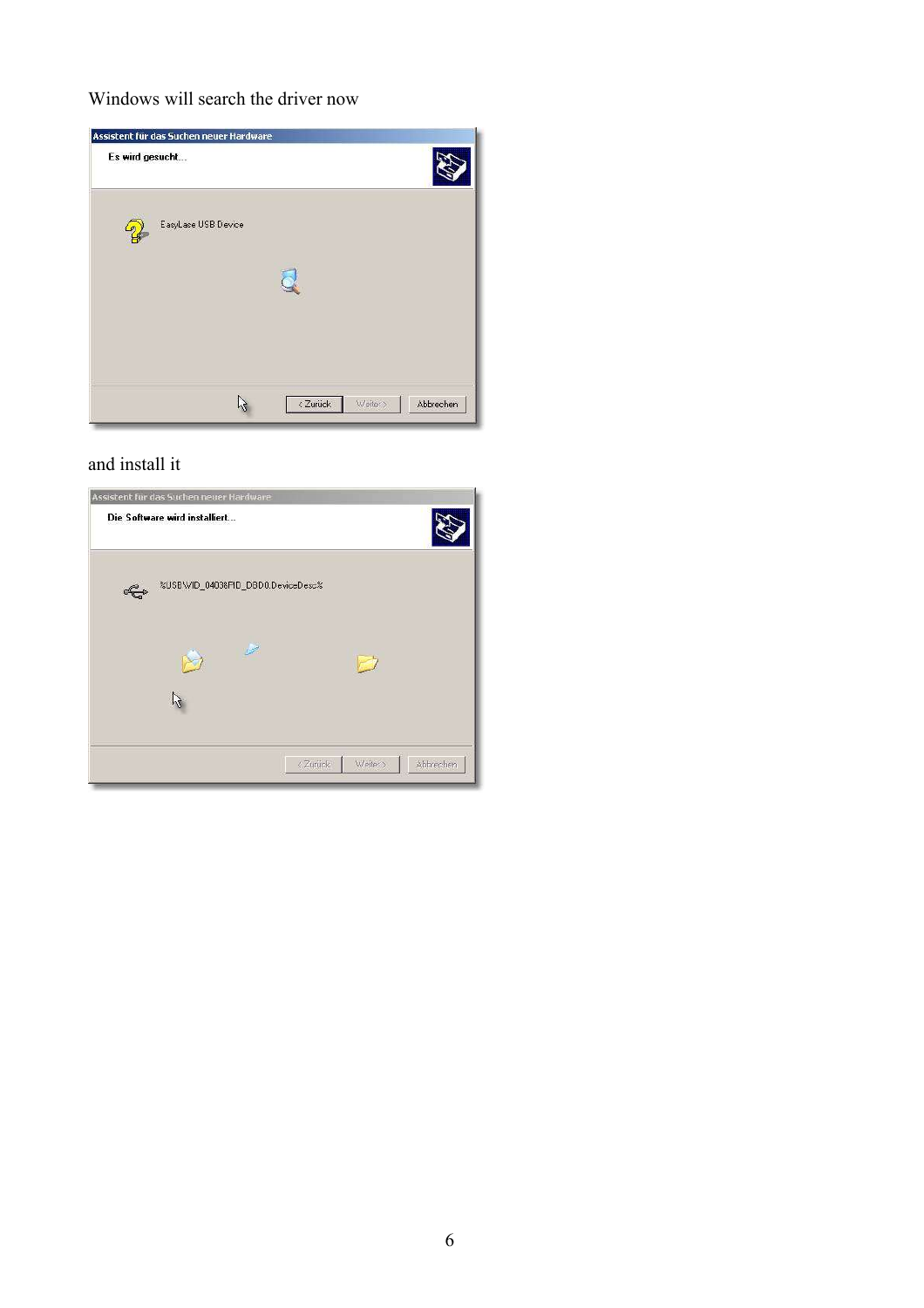When using Windows XP as operating system, a message will appear:



Continue with the installation. Do not exit.



After installation is complete successful, confirm with finish



Fertig<sub>N</sub>stellen Lу

Now the device should be listed in the hardware manager:



|                      | %USB\VID_0403&PID_DBD0.DeviceDesc%                        |
|----------------------|-----------------------------------------------------------|
|                      | Gerätetyp: USB-Controller                                 |
| Hersteller: FTDI     |                                                           |
| Ort: 1               | Pfad 0 (EasyLase USB Device)                              |
|                      |                                                           |
| "Problembehandlung". | Wenn Probleme mit diesem Gerät auftreten, klicken Sie auf |
|                      | Problembehandlung                                         |
| Geräteverwendung:    |                                                           |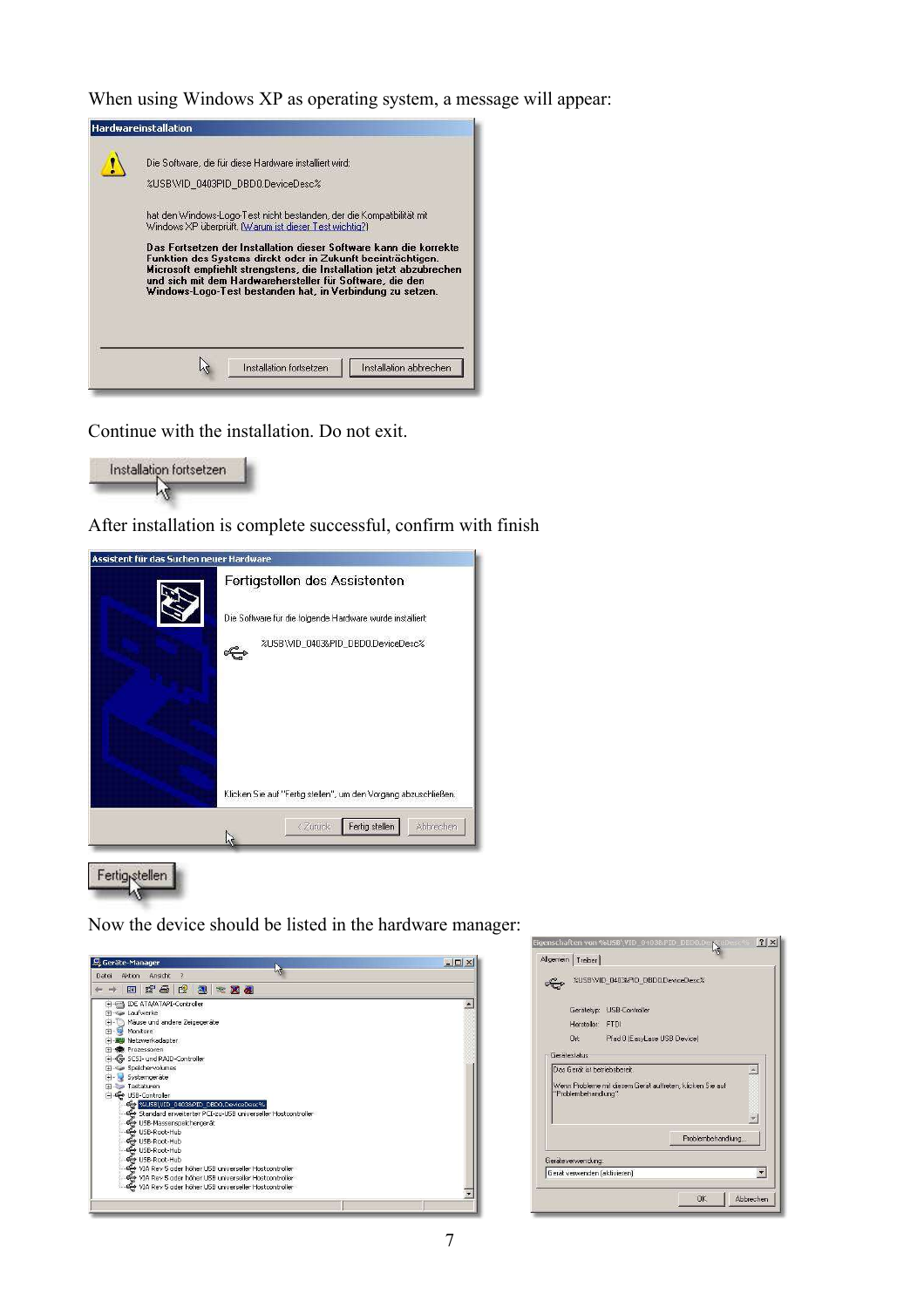## **2 Signal connectors (see also Fig.1)**

#### **2.1 Connecting Scanner- and Colorsignals**

All signals are located at anILDA-standardconnector. This can be a 25pin D-Sub-connector (female) or a 26pin IDC-connector, when the device should be mounted in a projector directly. The IDC-connector allows to connect a separate D-Sub connector by using a flat cable. All pins are routet 1:1, except pin 26, which has no function. Note the different pinnumbers of the connectors. The wirenumber of a flatcable, starting with 1 at pin 1 corresponds to the pinnumber of the DSUB connector (see table below and page 11).

Signals for X, Y and RGB-colors are available.

The intensity/blankingsignal can be selected as a digital blanking or analog intensity signal (depending on used software).

All outputs are symmetrical and be be used in 3 different configurations:

**1.** symmetrical signal. Outputs + and – are connected directly with the corresponding pins of the receiving unit. For signal inversion, the 2 lines just have to be crossed.

**2.** Single ended. Output – will be grounded to 0V (GND) and the outputs + and GND have to be connectd to the inputs of the receiving unit.

**3.** Single ended inverted. Output + is grounded to GND and the outputs – and GND are connected to the inputs of the receiving unit.

#### **Important: Never let one half of a signal pair unconnected!**

When using single ended mode, either the + or – line of a signal **has** to be connected to the ground of the laserprojector or via a 4.7 kiloohm resistor!

The maximum signal level between the scanneroutputs X and Y is 10V and the signal level between the coloroutputs is 5V.

All outputs can be grounded and are short circuit protected.

| <b>DSUB-25 (ISP)</b> | IDC26          | <b>Name</b> | <b>Function</b>                  |
|----------------------|----------------|-------------|----------------------------------|
| -1                   | 1              | $X^+$       | Scanneroutput $+$                |
| 2                    | 3              | $Y+$        | Scanneroutput $+$                |
| 3                    | 5              | Intens+     | Intensity/Blanking $+$           |
| 4                    | $\overline{7}$ | Interlock A | Internally connected to 17       |
| 5                    | 9              | $Red +$     | Coloroutput $Red +$              |
| 6                    | 11             | $Green +$   | Coloroutput Green +              |
|                      | 13             | $Blue +$    | Coloroutput Blue $+$             |
| $8 - 12$             | $15 - 23$      | Not used    |                                  |
| 13                   | 25             | Shutter     | $+5V*$                           |
| 14                   | 2              | $X-$        | $Scanner output -$               |
| 15                   | 4              | $Y -$       | $Scanner output -$               |
| 16                   | 6              | Intens-     | Intensity/Blanking $-$           |
| 17                   | 8              | Interlock B | Internally connected to 4        |
| 18                   | 10             | Red-        | Coloroutput Red -                |
| 19                   | 12             | Green -     | Coloroutput Green -              |
| 20                   | 14             | Blue -      | Coloroutput Blue -               |
| $21 - 24$            | 26             | Not used    |                                  |
| 25                   | 24             | <b>GND</b>  | Ground                           |
| Shield               |                | Shield      | Connected to GND via 1M-resistor |

\* Note: maximum load 20mA for 5V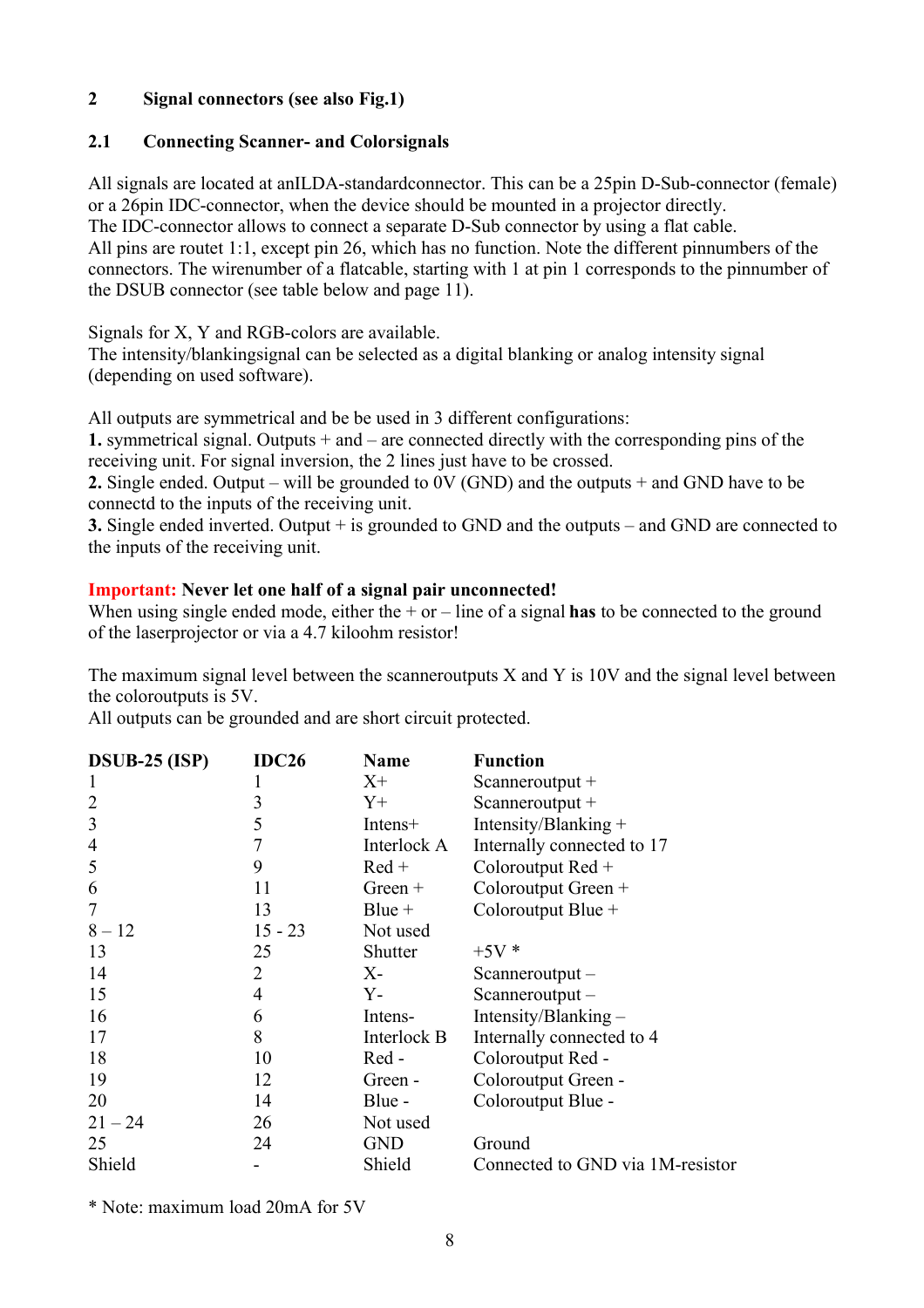# **2.2 8 Bit TTL-Outputs**

Also on the board, 8 TTL-compatible digital outputs are located at a 10pin single-row header.

**Important**: The TTL-outputs are not short circuit protected.

Never apply any voltage to these pins and avoid electrostatic discharge when touching or connecting the pins. Otherwise, the board can be damaged.

Also do not use more than 50mA of current at the 5V supply pin.

#### **Pins**

|                | <b>GND</b> | Ground               |
|----------------|------------|----------------------|
| $\overline{2}$ | $+5V$      | Powersupply internal |
| 3              | Data 1     | TTL-Bit 1 (LSB)      |
| $\overline{4}$ | Data 2     | TTL-Bit 2            |
| 5              | Data 3     | TTL-Bit 3            |
| 6              | Data 4     | TTL-Bit 4            |
| 7              | Data 5     | TTL-Bit 5            |
| 8              | Data 6     | TTL-Bit 6            |
| 9              | Data 7     | TTL-Bit 7            |
| 10             | Data 8     | TTL-Bit 8 (MSB)      |
|                |            |                      |

When using the signals to connect external devices, it is recommended to use additional TTLdrivers (74HCT241 or 74HCT244) or optocouplers to protect the circuit.

## **2.3 Status-LEDs**

Functions of the LEDs:

Device Status **green** shows normal operating condition DMX-Status **green** monitors that a valid DMX-In signal is connected. USB-Status yellow shows a datatransfer via USB ERROR red shows an Error or the Busy-state (data jam if the framebuffers are both full)

## **2.4 Intensity-Jumper**

With the jumper, the intensity/blanking-output of the ILDA-connector is selected between digital blankingoutput (position A) or analog intensity signal (position B).

Digital blanking signal is generated by the unit automatically, if all colorvalues R, G, B and Intensity are zero.

Not all software supports intensity, like LDS does. If there is no blanking visible at the projected image, choose another jumper position.

## **2.5 Expansion connector DMX**

The 10pin-expansion connector is prepared for connecting a DMX add-on board.

DMX-support is fully implemented from firmwareversion 019 or higher.

All 512 Channel can be used by software and all channels will be read and output by EasyLase simultaneously.

The Output of DMX is enabled once an access by software (Write DMX) occurs. So it is recommended to implement such an access at the start of the software, when DMX-out should be supported. DMX-in always is enabled at startup of the device.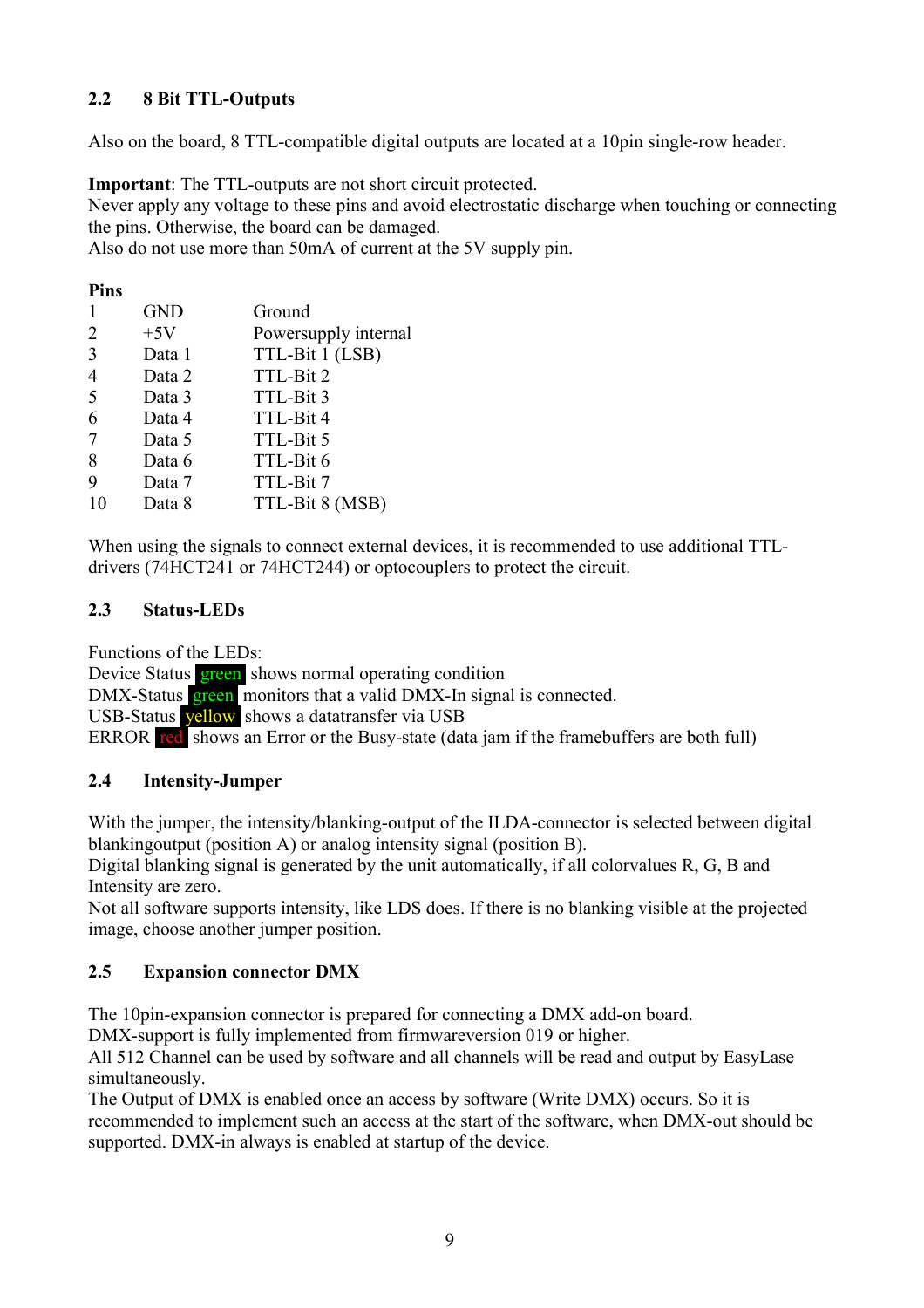#### **Fig. 1 Boardlayout and Dimensions**

#### **Mountingholes for connectors:**



All dimensions are in millimeters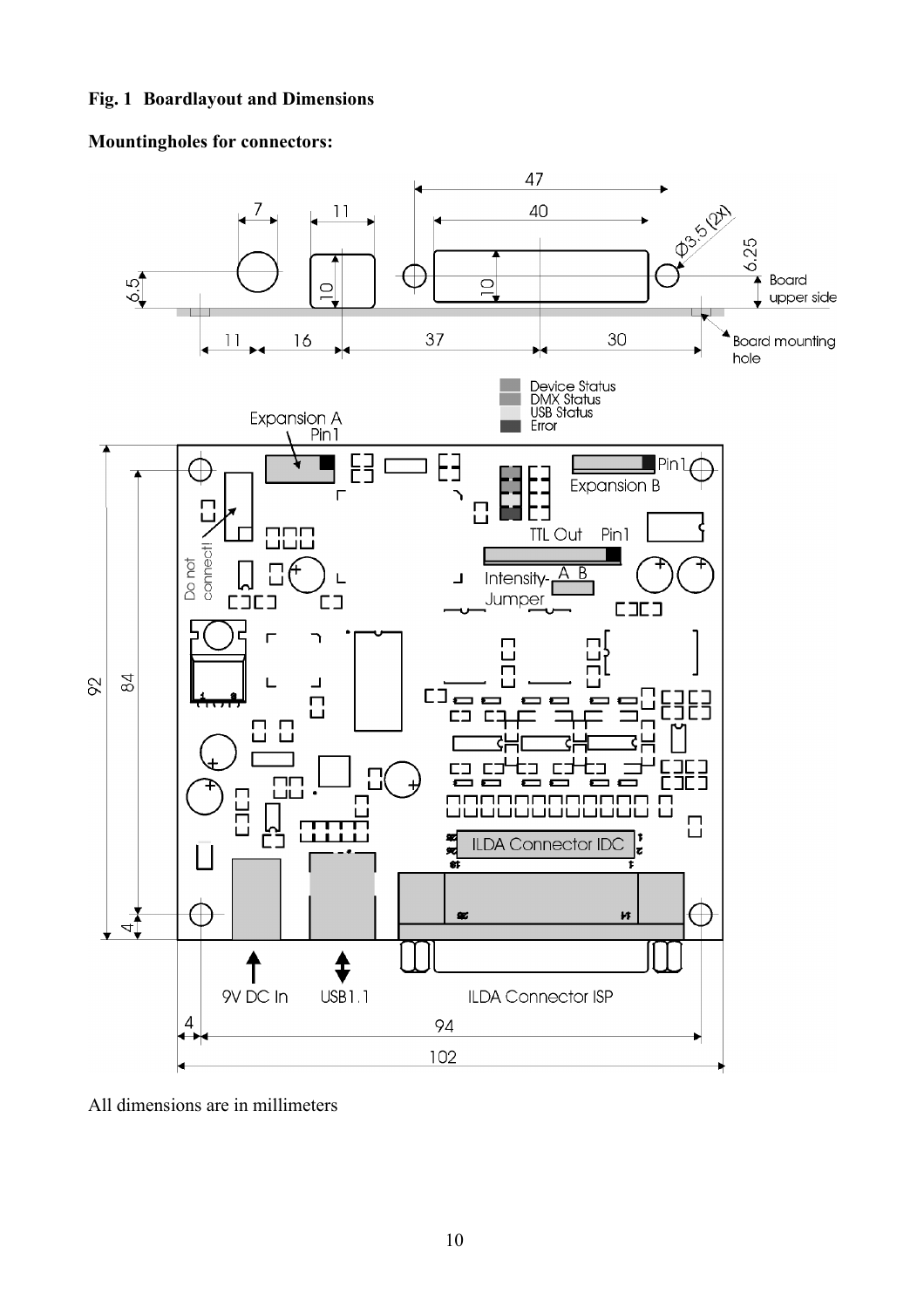





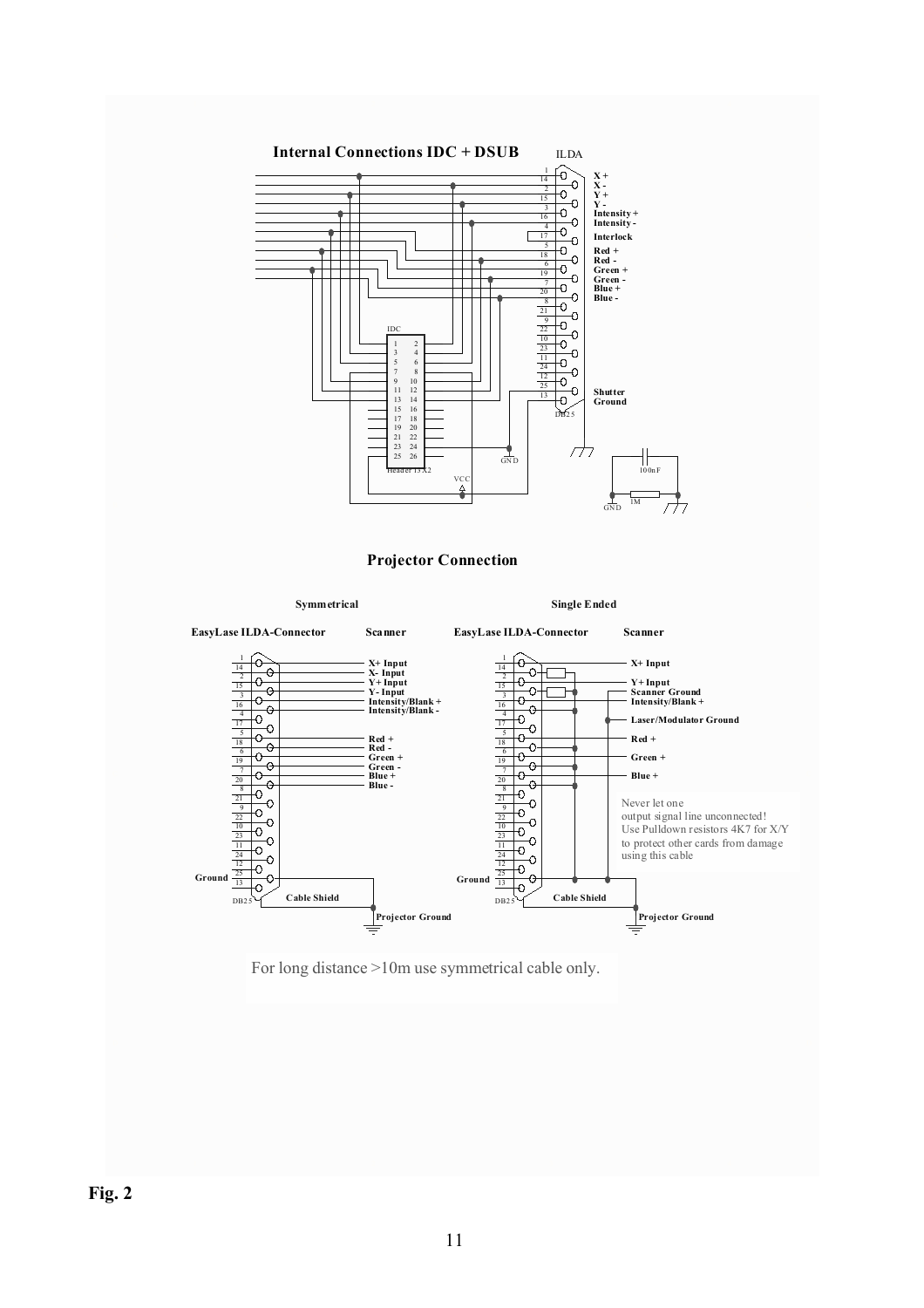## **3 Showoutput via USB**

Showoutput and datatransfer with EasyLase is always**framebased.** A complete frame (picture) will then be outputted to the laserprojector, when it is completely transferred via USB into the internal framebufer of the device.

EasyLase supports 2 separate framebuffers with 128 Kilobytes each. Because a point needs 8 Bytes, a frame can consist of 16.000 points maximum.

As soon as the first framebuffer is loaded via USB, output starts immediately and the second buffer can be filled.

When output of the first frame is finished, the system checks if the second buffer is full. If this is not the case, the first frame will be repeated.

On the other side, when reload of the buffers is faster than showoutput, both buffers are full and no new data can be received. New incoming data would be discarded.

EasyLase gives a handshake over USB (Ready/Busy on demand), so the software can check the condition of the framebuffers, before new data is sent.

#### **3.1 Reload speed**

The quality of the showoutput depends on the efficiency of the reloadsystem of the software. Loading maximum number of frames in minimum time results in no better quality!

Framebuffers are enabled for reload, when the frames are outputted.

The duration of the output of a frame depends on the pointspeed pps.

The showsoftware must monitor the timing of the frames and should transfer frames in no faster intervals, than they can be outputted.

#### **3.2 Data jam**

The condition of the datatransfer and the framebuffers can be watched at the status-LEDs. The yellow LED is on during transfer of a frame via USB. This LED blinks faster, the more frames are transferred per second, and longer, the more data (points) is in the frame.

The red Error-LED is on, when the software tries to load a frame, while one buffer is in output-state and the second one is already full.

When the red Error-LED is on or blinks stronger, the outputspeed (points per second) is too slow compared to the framerate (frames per second).

#### **Example:**

When 20 frames per second are displayed with 1000 points each, the outputspeed has to be at least 20.000 pps.

When lowering pointspeed, frames are loaded faster then they can be outputted and a data jam occurs.

USB-transfer is not blocked by the device. Incoming unexpected frames are discarded automatically by the system.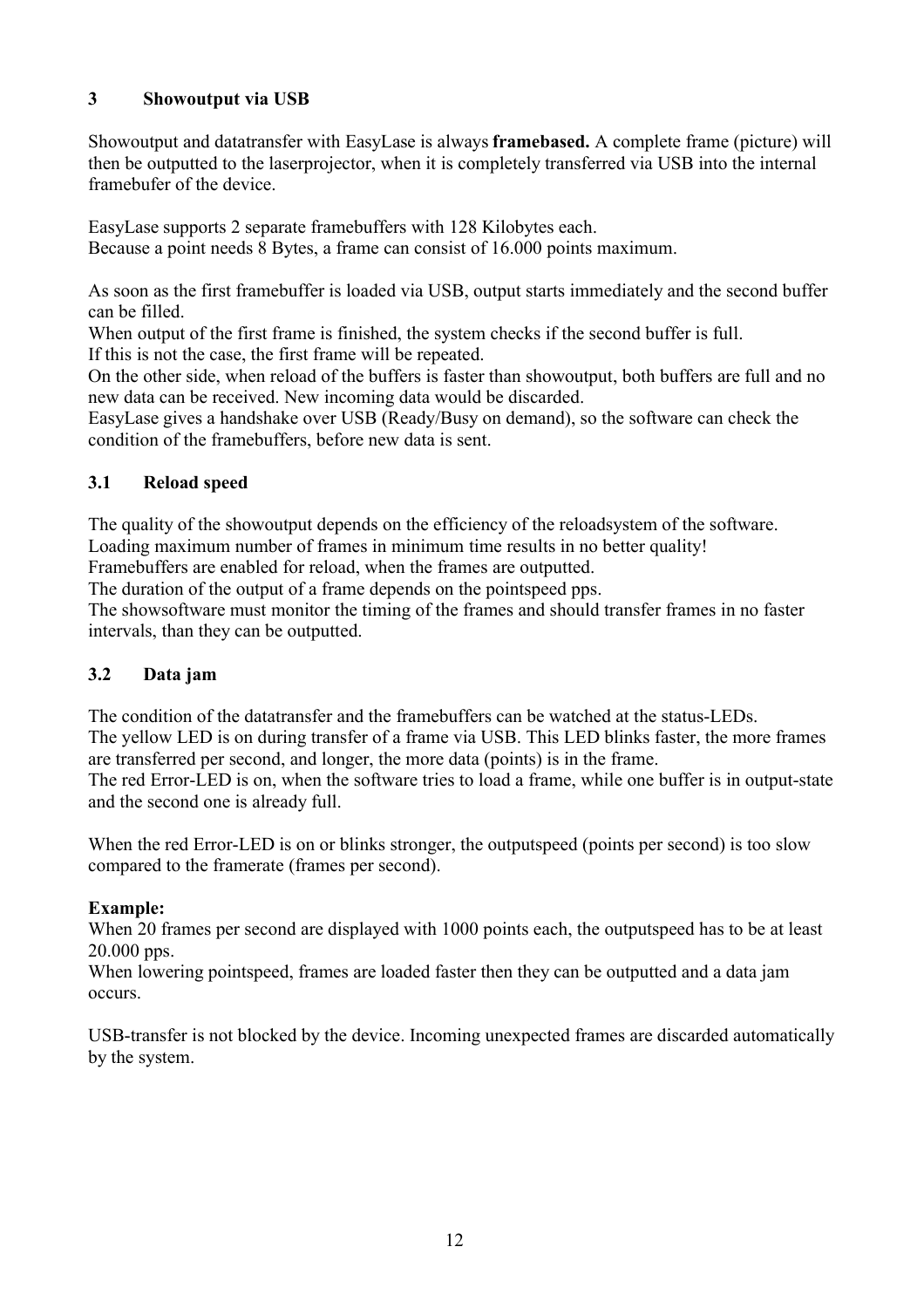## **4.3 Use EasyLase USB with the Showsoftware**

The driver-DLL 'Easylase.dll', and also additional DLLs (for example Mamba 'EasyLase.mld') must be placed in the same directory, where the application software (\*.exe) is located. All devices must be connected to the USB-ports and powered-on, before the software is launched, otherwise, the devices cannot be found by the application.

#### **Example Mamba (Medialas):**

Connect all devices and switch them on. Start the software. Select under 'Settings' -> 'Output settings'. There you should find EasyLase for a choice.

|                                                                                      | <b>Mamba output settings</b> |                 |        |                        |               |
|--------------------------------------------------------------------------------------|------------------------------|-----------------|--------|------------------------|---------------|
| Corner repeat:<br>Interp. distance: 250<br>Adjust automatically                      | $\Rightarrow$<br>3           | Max. scanspeed: | Shift: | $\Rightarrow$<br>50000 | $\Rightarrow$ |
| Output device: EasyLase<br>(Parallel port settings in Settings/Color settings)<br>OK | X Cancel                     |                 |        |                        |               |

If EasyLase should not be found and displayed, quit the program and check if all connections are done correctly and if the driver is installed correctly in the hardwaremanager of Windows.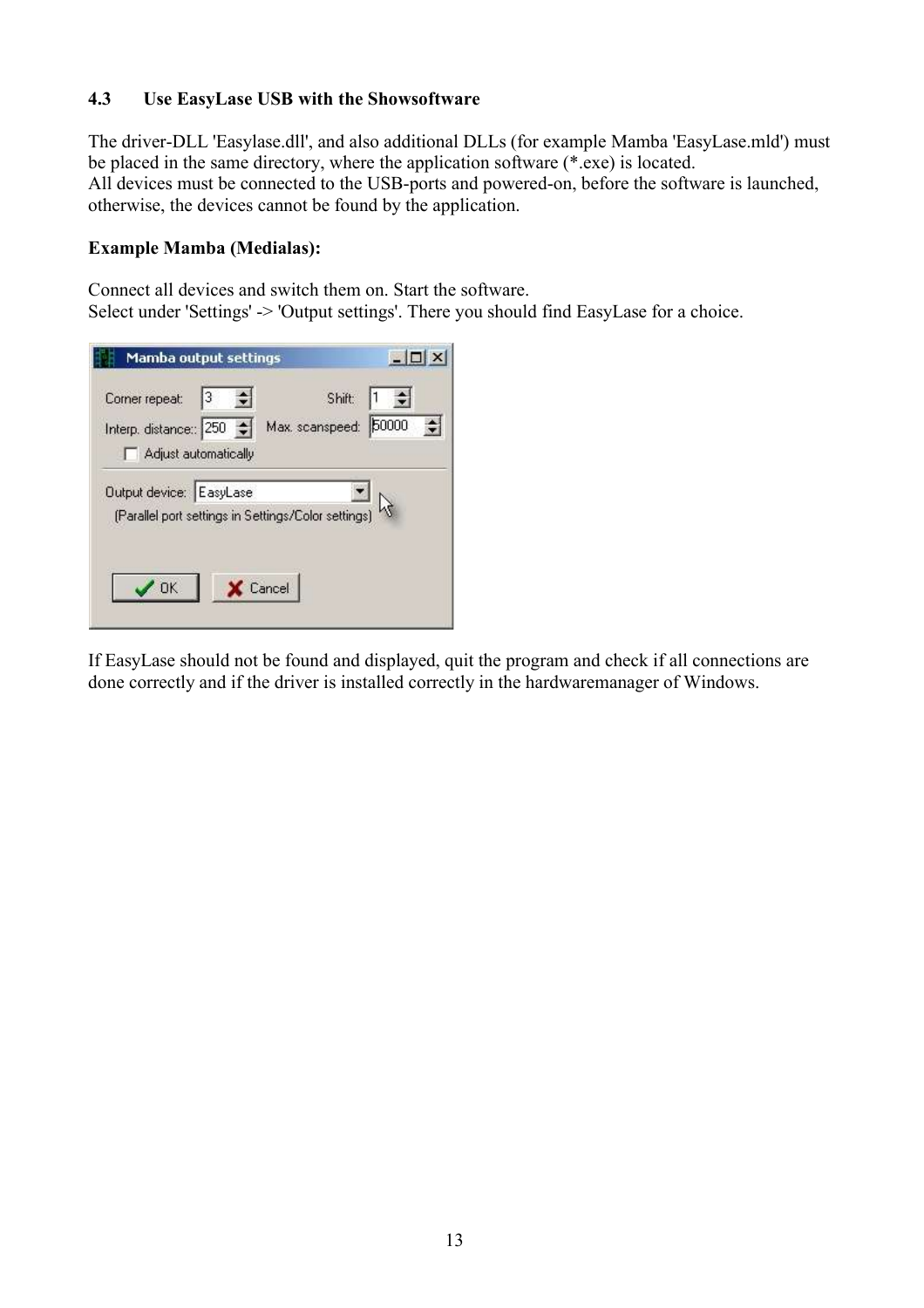## **5 Firmwareupdate**

EasyLase USB can be updated to a new firmware release, when new features are added or improvements or changes are done by the manufacturer.

The procedure for the firmwareupdate is easy-to-use and is secured against failure and manipulation to avoid an erase of the program-memory by accident.

#### **Important:**

The number of possible reprogram-cycles of the device is several hundred times, theoretically. But because the complete operating system of the device will be erased and there can always happen unexpected situations when using a software and a PC, the update should not be done, if not necessary, or if the manufacturer will not suggest an update.

When the device is updated too many times, damage of the internal program-memory can occur.

The manufacturer excludes liability in case of damages as result of defective program-memories.

#### **5.1 Updatefiles**

A small program tool to do the update very comfortable over USB is part of the package. The actual release of the firmware and the update-tool can be downloaded as a ZIP-archive from the website of the manufacturer.

The following files are packed into the ZIP-File:

- The updatetool EasyLaseUSBupdate.exe
- The actual release of the firmware EasyLaseUSBxxx.bin
- A release note EasyLaseUSBxxx.txt
- The instruction manual for the update procedure as PDF

The filename of the binary file EasyLase.bin contains a release number, for example 011, to compare with the actual firmware release of the device. All modifications of the firmware are described in the corresponding textfile.

The driver-DLL EasyLase.dll is not needed for the update, because the updatetool uses direct data transfer to the device. Also the DLL is not supporting any functions to do updates or reprogram the device.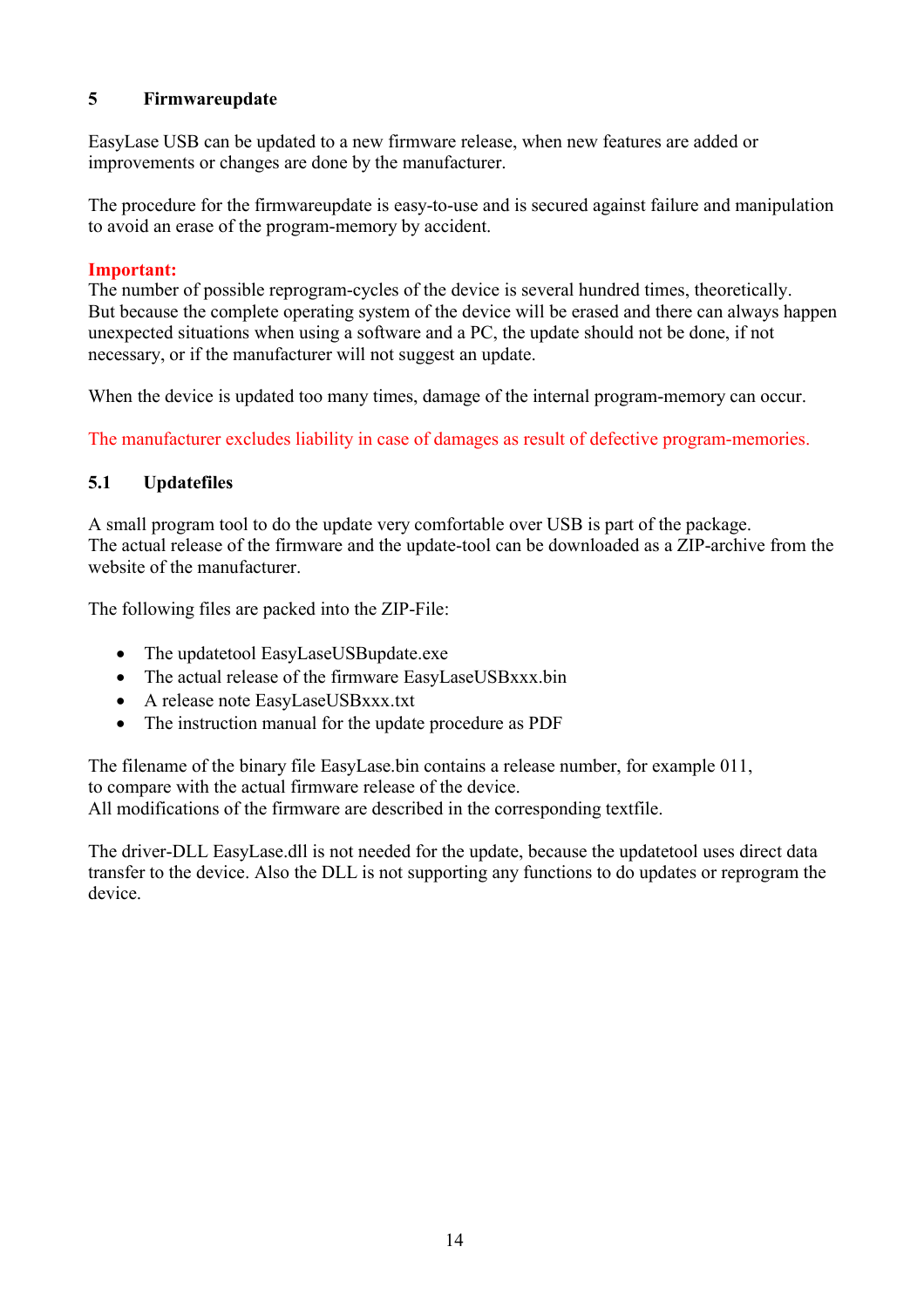## **5.2 Updateprocedure**

All devices which have to be updated, should be connected to USB and the powersupply, so the updatetool can identify them, when starting it.

Start the updatetool.

The programm searches for all connected EasyLase USB-devices and shows the numbers in a selection-box. The first device has the number 1.



If there is no device connected, the program will show a red message:

| .J' EasyLase USB Firmwareloader (c)2005 www.jmlaser.com | $ \Box$ $\times$ |
|---------------------------------------------------------|------------------|
| <b>MWW.JMW</b>                                          |                  |
|                                                         | <b>BLAY</b>      |
|                                                         |                  |
| <b>Load Updatefile</b><br>Test                          | Initiate Update  |
| <b>Status</b>                                           | EasyLase-Device  |
| Load Updatefile!                                        | No USB Device!   |
| Firmwareversion                                         | Device-Status    |
| Checksum<br>Filelenght (\$20200)                        |                  |
|                                                         |                  |

The connection and powersupply of the device(s) should then be checked and a reconnect can be retried by clicking

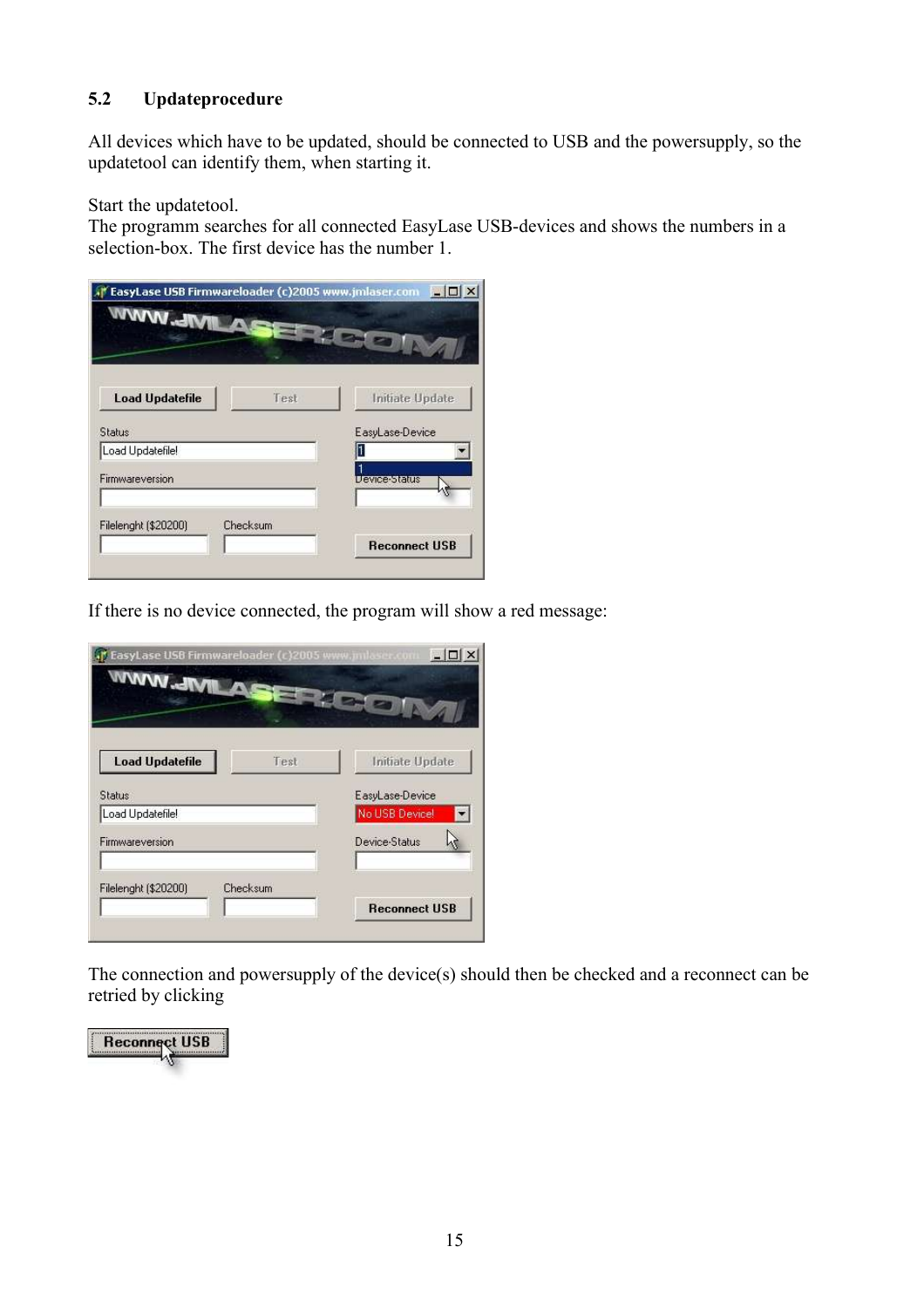Select the devicenumber, which has to be updated, in the selection-box (1-..). Then the file containing the new firmwarerelease 'EasyLaseUSBxxx.bin' should be loaded.

Click



A dialog for file selection openes.

Select the correct file and confirm.

The program is secured against loading of wrong or unacceptable files.

When a file is loaded, which is not a valid firmwarefile, a message appears and the update procedure is blocked. The maximum filesize is 130KB. When trying to open a larger file, the program could crash.

| EasyLase USB Firmwareloader (c)2005 www.jmlaser.com<br><b>MWW-JMW</b> | $ \Box$ $\times$     |
|-----------------------------------------------------------------------|----------------------|
| <b>Load Updatefile</b><br>Test                                        | Initiate Update      |
| Status<br>Wrong File loaded!!                                         | EasyLase-Device      |
| Firmwareversion                                                       | Device-Status        |
| Checksum<br>Filelenght (\$20200)<br>\$001312                          | <b>Reconnect USB</b> |

The firmwarefile has to have the correct filesize and also some correct checksums, to be accepted by the program:

| EasyLase USB Firmwareloader (c)2005 www.jmlaser.com<br><b>MWWW</b> | $ \Box$ $\times$                   |
|--------------------------------------------------------------------|------------------------------------|
| <b>Load Updatefile</b><br>Test<br><b>Status</b>                    | Initiate Update<br>EasyLase-Device |
| File for Update loaded                                             |                                    |
| Firmwareversion<br>EASYLASEUSB015                                  | Device-Status                      |
| Checksum<br>Filelenght (\$20200)<br>\$020200<br><b>\$AE98</b>      | <b>Reconnect USB</b>               |

When a valid firmwarefile is loaded, the name and release of the file is displayed and the button to test the data communication is enabled.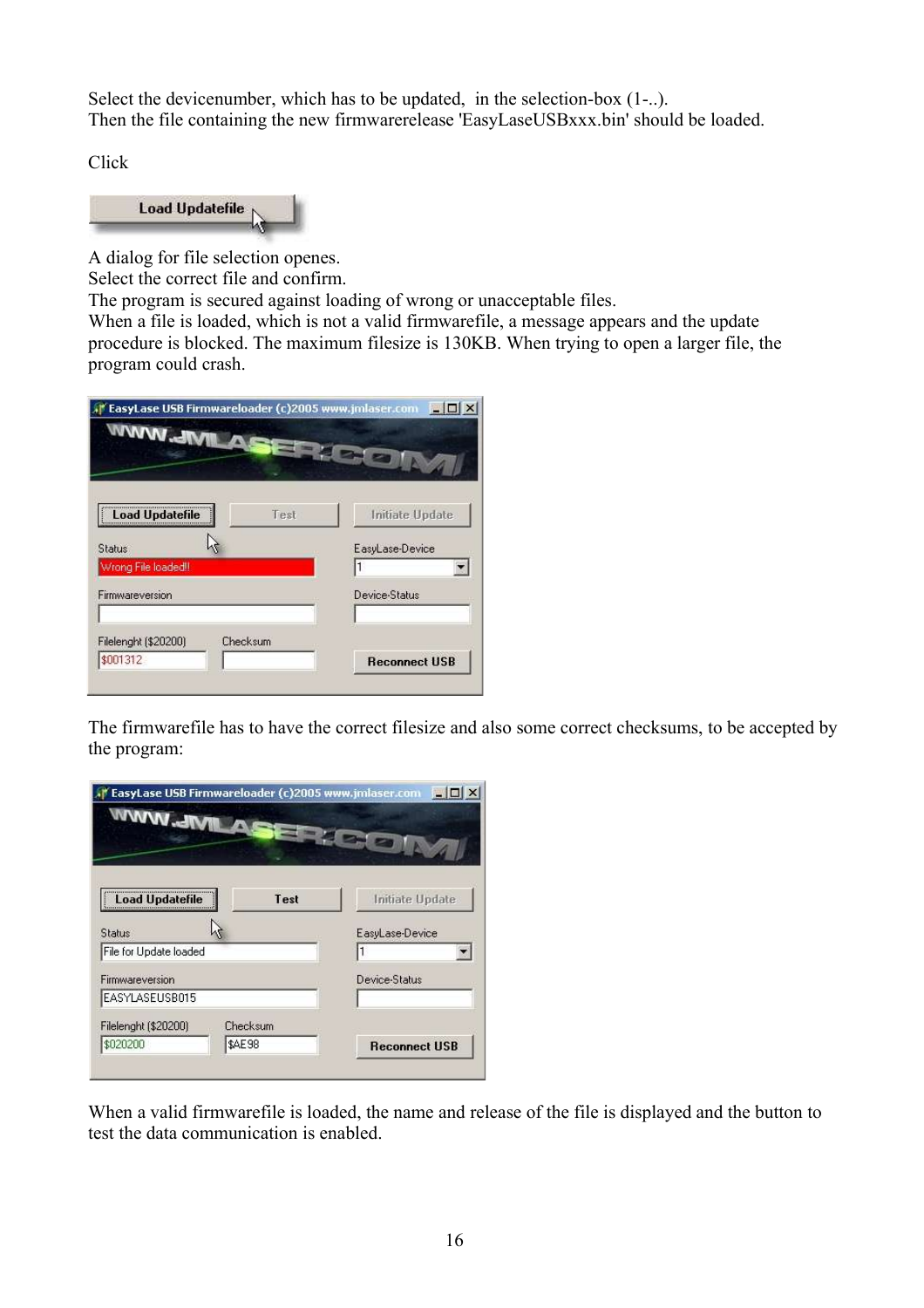## By clicking



the communication for update will be tested. This is necessary to avoid an update failure. When this test finishes without problem, the button for initiating the update procedure is enabled.



Now start the update by clicking



The datatransfer to the device just takes a few milliseconds. When all data is transferred, the device starts to reprogram itself. This will take some seconds. A message is displayed:

| <b>IMMW-JM</b>         | EasyLase USB Firmwareloader (c)2005 www.jmlaser.com |  | $\Box$          |
|------------------------|-----------------------------------------------------|--|-----------------|
| <b>Load Updatefile</b> | Test                                                |  | Initiate Update |
| <b>Status</b>          |                                                     |  | EasyLase-Device |
| Processing Update      |                                                     |  |                 |
| Firmwareversion        |                                                     |  | Device-Status   |
| EASYLASEUSB015         |                                                     |  | Ready           |
| Filelenght (\$20200)   | Checksum                                            |  |                 |
|                        |                                                     |  |                 |

All LEDs of the EasyLase USB board will be on, as long as the system is reprogramming itself. After update is finished successful, the device resets all its functions and the normal operating mode is displayed by the green LED 'Device Status'. All other LEDs are switched off.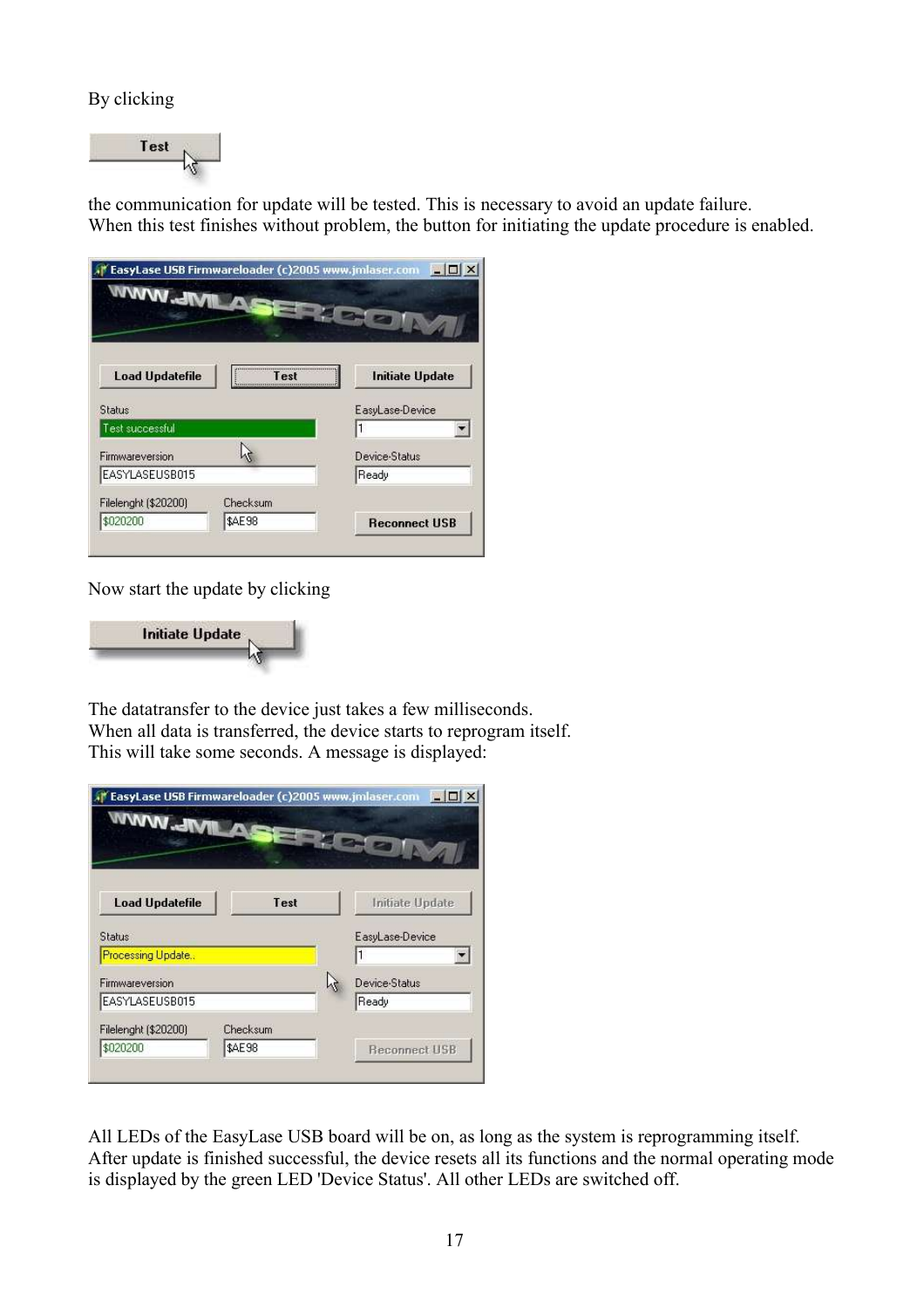The updatetool also displays a message when update was successful:

| <b>IMMWWW</b>           | EasyLase USB Firmwareloader (c)2005 www.jmlaser.com |  | $-$ InI $\times$       |
|-------------------------|-----------------------------------------------------|--|------------------------|
| <b>Load Updatefile</b>  | Test                                                |  | <b>Initiate Update</b> |
| <b>Status</b>           |                                                     |  | EasyLase-Device        |
| Firmwareupdate complete |                                                     |  |                        |
| Firmwareversion         |                                                     |  | Device-Status          |
| EASYLASEUSB015          |                                                     |  | Ready                  |
| Filelenght (\$20200)    | Checksum                                            |  |                        |
| \$020200                | \$AE98                                              |  | <b>Reconnect USB</b>   |

Now, another device can be selected using the selection-box and the update can be processed without any need to load the firmwarefile again.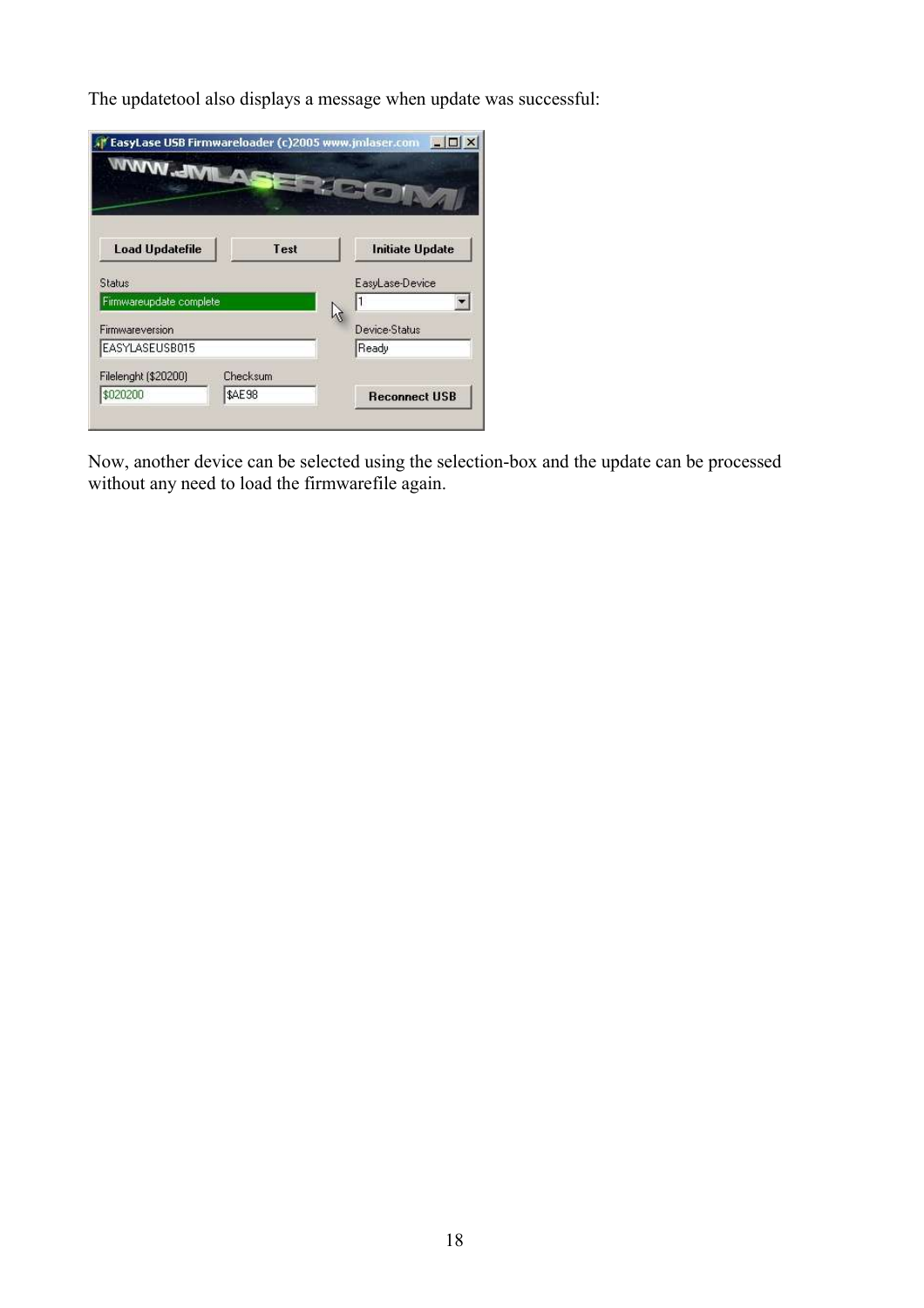## **5.3 Troubleshooting**

If the update procedure ends unsuccessful, a messsage is displayed.

The red LED 'Error' of the device is on and shows an incomplete or missing operating system of the device.

This can happen, when the powersupply is removed from the device, while updating, or when the device had too many updates.



Try the update again a few times.

If there is no successful update after a few retries, please contact the manufacturer. The device probably has to be shipped to the manufacturer to check, if the program-memory still works and if there cane be done a reprogram by the factory.